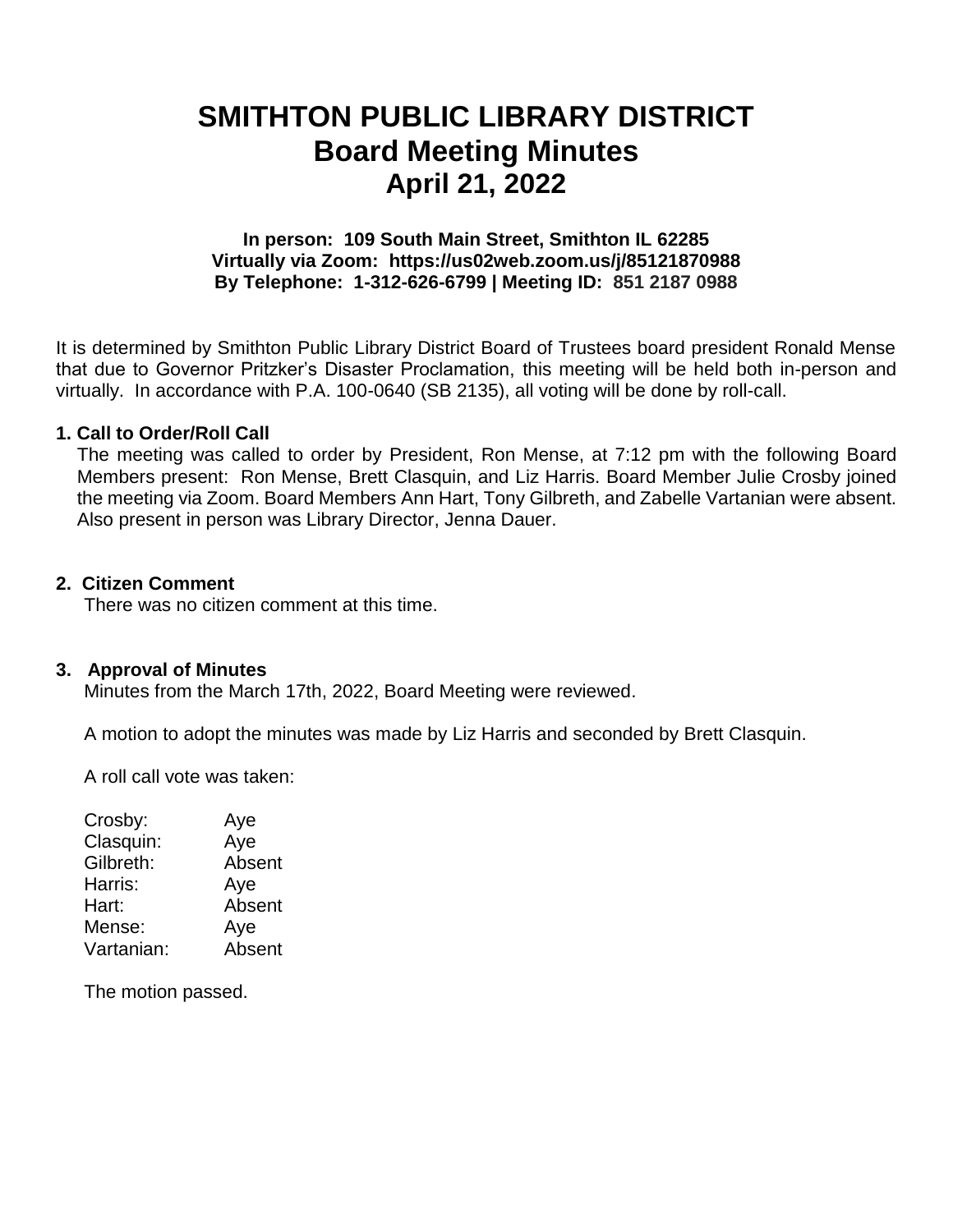# **4. Communications**

A letter and packet was received from the Smithton Village Hall for the annexation of a land parcel (Michael Baldwin's property on Willow Oak in Wildwood Lake Estates). Individual board members should receive this letter and packet in the mail.

# **5. Treasurer's Report/Approval of bills**

The March Treasurer's Report was reviewed. The check registry to date was also reviewed.

A motion to approve the Treasurer's Report and check registry was made by Brett Clasquin and seconded by Liz Harris.

A roll call vote was taken:

| Crosby:    | Aye    |
|------------|--------|
| Clasquin:  | Aye    |
| Gilbreth:  | Absent |
| Harris:    | Aye    |
| Hart:      | Absent |
| Mense:     | Aye    |
| Vartanian: | Absent |
|            |        |

The motion passed.

#### **6. Librarian's Report**

The Director reviewed current Library status due to COVID-19. Past, current, and future events were enumerated and Library statistics were reviewed. Director Dauer mentioned that the library will be closing at 4 pm on Thursday, May 3, 2022 for Staff Training on the AED machine and CPR training.

A motion to approve the Librarian's Report was made by Liz Harris and seconded by Brett Clasquin.

A roll call vote was taken:

| Crosby:    | Aye    |
|------------|--------|
| Clasquin:  | Aye    |
| Gilbreth:  | Absent |
| Harris:    | Aye    |
| Hart:      | Absent |
| Mense:     | Aye    |
| Vartanian: | Absent |
|            |        |

The motion passed.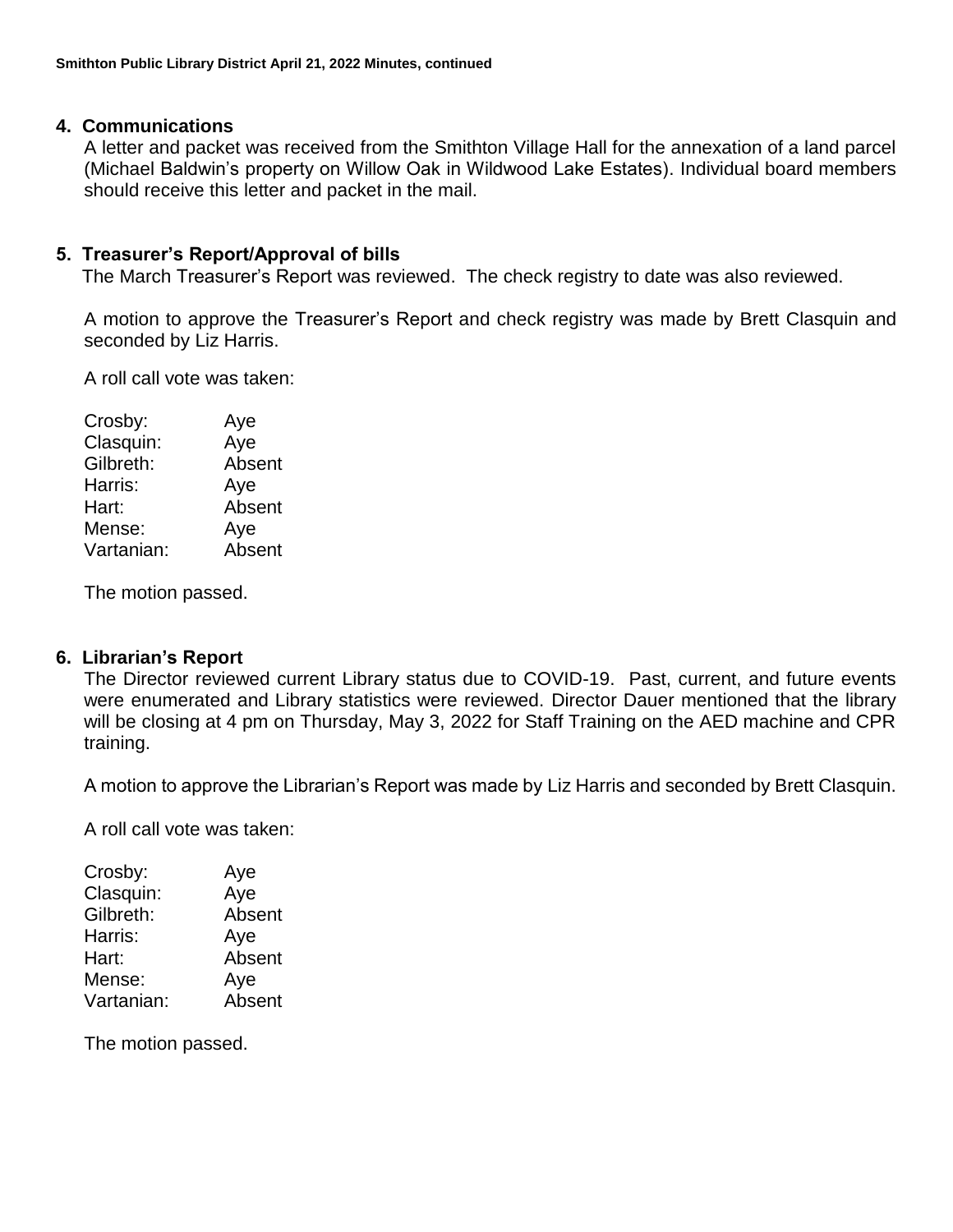# **7. Old Business**

7.1 Recognition of Board Members' Long-time Service Display / DISCUSSION & APPROVAL The Board decided to put up a general plaque honoring the long-time serving Library Board members and volunteers. Director Dauer suggested wording. It looks great and was liked by all present. Hold for next meeting for approval.

7.2 Update on FDIC-Insured Investment with LPL Financial / DISCUSSION & APPROVAL LPL investment paperwork was viewed by the Board. No approval vote was needed at this time.

7.3 Other

There was no other Old Business at this time.

# **8. New Business**

8.1 Resolution 22-01: FY2023 Non-Resident Fee Adoption (effective July 1, 2022) / DISCUSSION & APPROVAL

The Director presented the Resolution. The Non-Resident Fee is \$123.

A motion to approve Resolution 22-01: FY2023 Non-Resident Fee Adoption (effective July 1, 2022) was made by Brett Clasquin and seconded by Liz Harris.

A roll call vote was taken:

| Crosby:    | Aye    |
|------------|--------|
| Clasquin:  | Aye    |
| Gilbreth:  | Absent |
| Harris:    | Aye    |
| Hart:      | Absent |
| Mense:     | Aye    |
| Vartanian: | Absent |

The motion passed.

8.2 FY2023 Board Meeting Schedule (Ordinance 23-01) Preview (Will be voted on at the May 2022 Meeting) / DISCUSSION Note: This Ordinance number is incorrectly typed. It should read Ordinance 22-01. –Jenna Dauer 4/22/22

The board meeting schedule was reviewed.

8.3 Personnel Committee Report (Official Minutes will be approved at May 2022 Meeting) / **DISCUSSION** 

The Personnel Committee did not meet. Nothing to report.

8.4 Other

There was no other New Business at this time.

#### **Smithton Public Library District April 21, 2022 Minutes, continued**